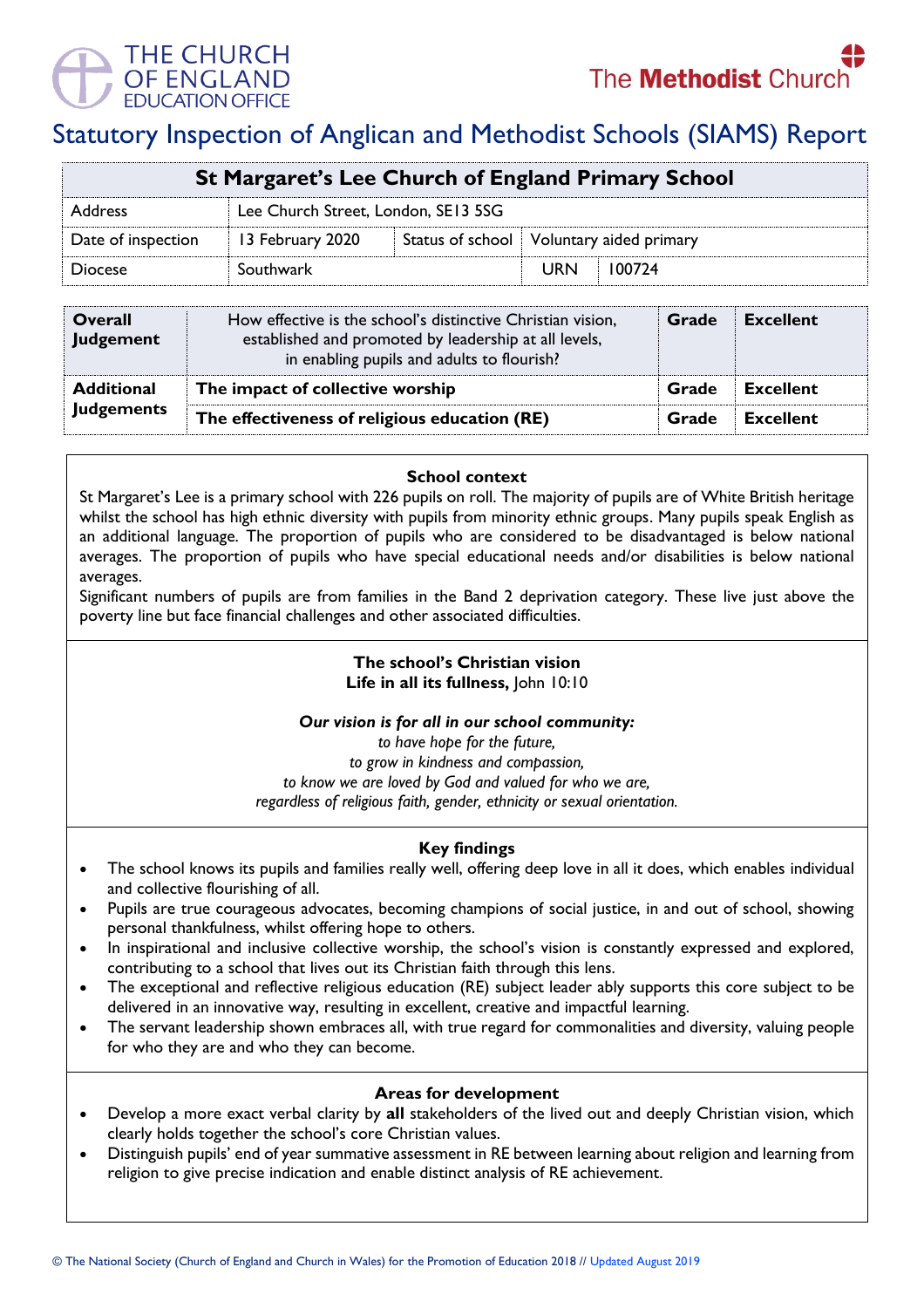How effective is the school's distinctive Christian vision, established and promoted by leadership at all levels, in enabling pupils and adults to flourish?

# **Inspection findings**

'St Margaret's School is like a well-kept secret,' said a parent.

It is a secret worth sharing for the unwavering and profound way in which this school lives. Contextualised from the *Church of England Vision for Education: Deeply Christian, Serving the Common Good*, its deeply Christian vision influences every aspect of being. This addresses an area to improve from the previous SIAMS inspection. Unified deep understanding by all stakeholders of the school's Christian identity is lived out through the lens of three values, resilience, kindness and creativity. This informs relationships and sacrificial service that the school gives to its community. Known as 'the St Margaret's Way,' this has a far-reaching and transmittable impact. Christian principles of the vision are expressed by all. However some stakeholders are less precise in verbally articulating the actual vision and specific biblical underpinning.

Reviewing and establishing the vision has led to a common mission. Many examples around the engaging school environment promote this. 'Living life in all its fullness' leads the school to provide for the needs of all its community. To do this, it understands copiously the different backgrounds of its pupils and families. For example, this diverse community has many families living with hidden poverty. The school compensates, ensuring associated needs are addressed and all have equal opportunity. Vulnerability is looked at on an individual basis. Knowing and valuing all, where a pupil highlights in need, useful support is quickly put in place. All pupils achieve well, the school is consistently above local and national averages.

A communal consistent emphasis spontaneously promotes spiritual development throughout school life, including within thought-provoking reflective areas. This extends outside, for example the sensory garden.

Through a growth mindset approach, pupils build up hope of success. Indeed they do each succeed in fulfilling belief in their potential. The curriculum is broad, rich with experiences. Alongside many extra-curricular opportunities, this widening of horizons contributes to producing well-balanced, flourishing individuals. A pupil realised, 'They let us experience things that may not happen again'.

The school has the RE Quality Mark Gold level. The RE subject leader is also courageous advocacy and social action leader. She delivers a clear vision for RE drawing from the school's vision and reflecting the Church of England Statement of Entitlement. She is informed by the RE pupil council who influence this area. Her skilled and collaborative leadership is being used to model the management of other curriculum areas. A progressive RE curriculum teaches a priority of Christianity alongside an integral amount of other faiths. Rich content in RE through enquiry and experiential learning leads to relevant inclusive RE. Regular visits and visitors bring learning to life. Innovative and creative tasks result in beautifully presented cross-curricular work on display. Work is shared with the wider community through a regular blog. This treasure trove of excellent RE activities showcases exceptional and extended RE learning consistently taking place. Pupils have a deep awareness of how RE is contributing positively to their personal development.

The school gives a powerfully resolute concern to creating courageous advocates. Pupils are passionately expressive in addressing issues of social justice and confidently help to bring about positive change. In one example, a pupil chose the charity Mind to support, from personal experience and understanding of mental health illness. They fundraised through making cakes whilst compassionately raising understanding amongst the school family. Living out deeply the school's vision leads to strong campaigners, across the school community, of change for the better. Pupils take what they learn in school to inform how they act out of school.

Behaviour is excellent, with all policies and practice reflecting the school's vision. A wellbeing room provides a sanctuary for vulnerable children and also adults to use. From here, the school's effectual play therapist works with identified children. Many adults speak of support that the school gives at times of need, including with social issues externally. The school consistently shows servant leadership towards those in its care. This provision and generous heart impacts positively on the wellbeing of pupils and adults, overcoming barriers, enabling them to thrive.